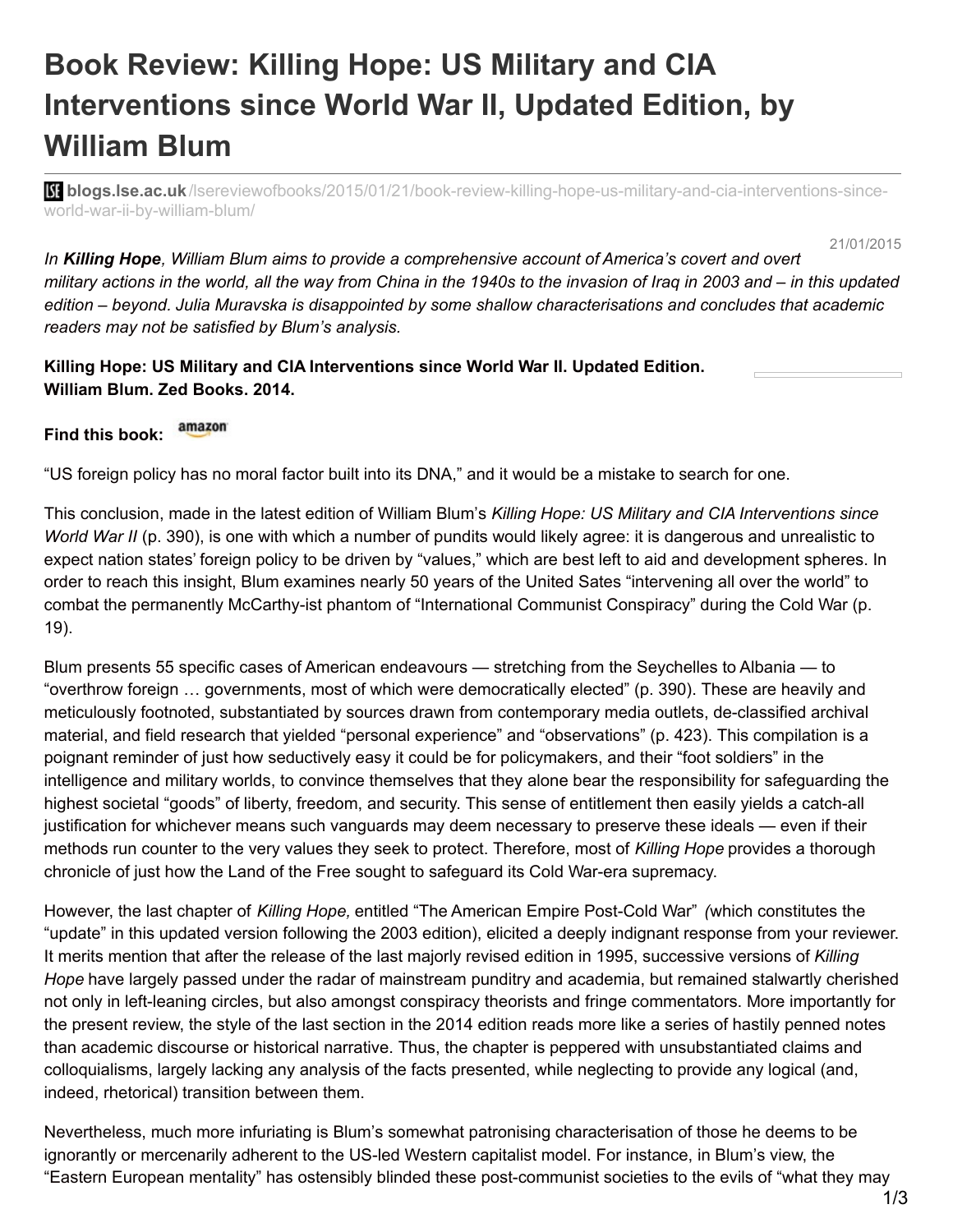see as Western benefits flowing automatically from the market's 'invisible hand'" (p. 387). Never mind that living standards have skyrocketed in "these Eastern countries", as Blum refers to them, since they have transitioned from planned economies and joined the European Union, while their societies are now characterised by democratic participation, rule of law, and a respect for human rights. Their sin, in Blum's eyes, is becoming "honoured members of NATO, proud possessors of a couple of billion dollars worth of useless military hardware which they were obliged to buy from multinationals" (p. 387). Again, this conclusion appears to be so self-evident as not to require any explanation or factual substantiation (which multinationals, exactly? "Useless" on what basis?).

The "Bosnian Muslims," whose "military capabilities" were "enhanced" by the US/NATO 1994-1995 bombing campaigns to the detriment of "the Serbs," are castigated, as well. In particular, Blum appears to fault them for the fact that throughout the 1990s "most senior leaders of al Qaeda have visited the Balkans, including bin Laden himself" (p. 388). Kosovo's declaration of independence is described as "so illegitimate and artificial that scores of the world's nations still have not recognised it" (p. 389). Moreover, citing an unnamed *New York Times* article "on an inside page" of the June 17, 1993 issue, in the "very end" of which this titbit was ostensibly buried, the author claims that the "United States sabotaged" the 1992 Lisbon "agreement between the Bosnian Muslims, Croats, and Serbs for a unified state" (p. 389). In Libya, as Blum would have it, "assorted Middle East jihadists" were able, thanks to NATO and the United States, to "battle the government and forces of Muammar Gaddafi" on the ground, while Washington and its "main Mideast allies" have kept these unspecified "jihadists" in "the ball game" of the Syrian civil war (p. 389).

It is hardly surprising then, that when we come to the Ukraine crisis of 2013-2014, the "United States working closely with the European Union" is blamed for sparking a "vicious civil war in the country" (p. 390). Your reviewer will not address this claim here, as it is best left to political scientists, international relations scholars, historians, and experts on the region and on Ukraine specifically. Suffice it to say that Blum relies on 24-hour international news channel *RT* to make his case. Yes, that would be the state-funded, Kremlin-backed *RT* (rebranded from the original *Russia Today*) whose *raison d'etre* is, in the words of [President](http://www.theguardian.com/media/2014/nov/10/russia-today-ofcom-sanctions-impartiality-ukraine-coverage) Putin, is "to break the Anglo-Saxon monopoly on the global information streams." It could also be pointed out that the channel is facing sanctions by the UK media regulator Ofcom for violating impartiality rules in its coverage of the Ukraine conflict, but that would likely be dismissed as imperial censorship by Blum.

Yet, perhaps the most troubling aspect of Blum's work is his clumsy identification of Ukraine's 2013-2014 Maydan protests with the Occupy Wall Street movement. In particular, the author likens the appearance of Senator McCain and Assistant Secretary of State for European and Eurasian Affairs Victoria Nuland in Kyiv to a hypothetical scenario in which President Putin would have "flown in to the 'Occupy Wall Street' protests …and offered support to the protesters in their demands for very basic changes to American society", naturally eliciting the ire of the Obama administration (p. 389). What seems to be missing from the picture is the recognition that Ukraine, actually, is a sovereign state. By implying that American "intrusion" into its affairs was akin to Russian intervention in US domestic affairs, Blum legitimises the cynical and, indeed, imperialist claim that Ukraine is an integral component of Russia's ring-fenced sphere of influence, if not of Russia itself. A more gentle interpretation would be that, plagued by the primitive "Eastern European mentality", Ukrainians were manipulated by the United States and the European Union into turning their backs on their Big Brother. This claim is so blatantly ignorant of Slavic history and Ukrainian politics that its examination would require much more time and space than is available here. In his frothing critique of the West, Blum has consigned Ukrainian sovereignty and its people's right to self-determination to a mere mirage produced by devious US manipulation.

Yet, *Killing Hope* also inadvertently exemplifies its central tenet—blind ideological adherence is as seductive as it is dangerous. The author's view of US foreign policy as mercilessly and resolutely opposing the slightest challenge to American dominance (and usually through sinister, covert means whilst keeping its populace in the dark) is so deeply entrenched, that it keeps the author from recognising the complexity of the post-Cold War world. Furthermore, he also neglects to situate the majority of his historical narrative in its proper Cold War context, that is, an existential conflict between two fundamentally opposed models and ideologies expressed through superpower